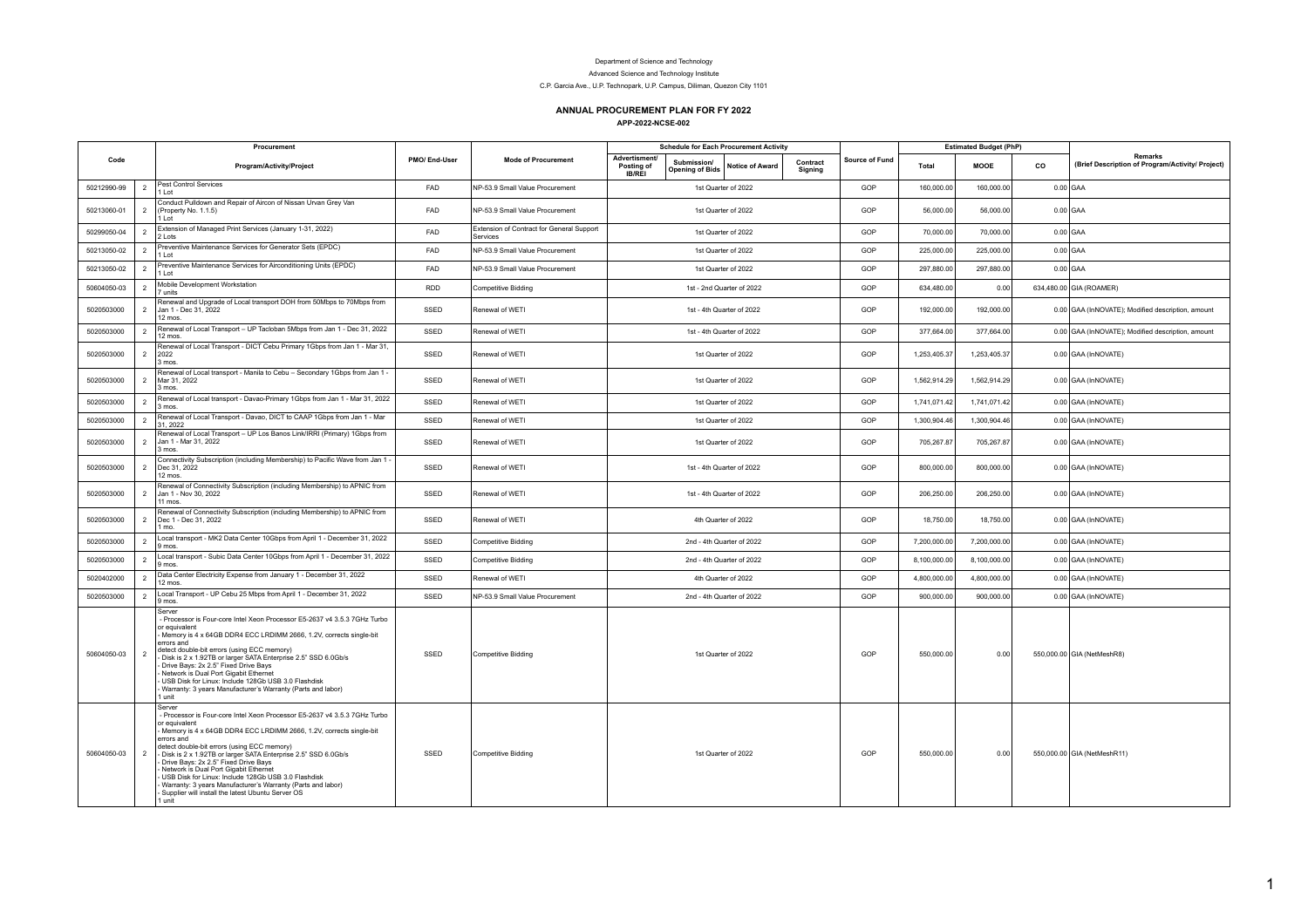| 50604050-03              | $\overline{2}$                   | Laptops for development<br>Processor: Intel Core i7-1165G7 (4C / 8T, 2.8 / 4.7Ghz, 12MB) or equivalent<br>Display: 14" FHD (1920x1080) IPS 300nits Anti-glare<br>Memory: 16GB DDR4 (8 GB Soldered DDR4-3200 + 8GB SO-DIMM DDR4-<br>3200)<br>Storage: 1TB SSD M.2 2280 PCIe x4 NVMe Opal2<br>Graphics: Integrated Intel Iris Xe Graphics or equivalent<br>Camera: 720p with Privacy shutter + 2x, Array Microphone<br>Audio: High Definition (HD) Audio, ALC3287 codec+ Stereo Speakers, 2W x<br>Operating System: Windows 10 Pro 64<br>4 units                                                                                                                                                                                                                                                                                                                                                                                               | SSED              | Competitive Bidding                                                | 1st Quarter of 2022                        | GOP        | 506,000.00           | 0.00                 |                         | 506,000.00 GIA (NetMeshR8)                          |
|--------------------------|----------------------------------|----------------------------------------------------------------------------------------------------------------------------------------------------------------------------------------------------------------------------------------------------------------------------------------------------------------------------------------------------------------------------------------------------------------------------------------------------------------------------------------------------------------------------------------------------------------------------------------------------------------------------------------------------------------------------------------------------------------------------------------------------------------------------------------------------------------------------------------------------------------------------------------------------------------------------------------------|-------------------|--------------------------------------------------------------------|--------------------------------------------|------------|----------------------|----------------------|-------------------------|-----------------------------------------------------|
| 50604050-03              | $\overline{2}$                   | Laptops for testing<br>Hardware specs for 1 unit @ Php126,500<br>- Processor: Intel Core i7-1165G7 (4C / 8T, 2.8 / 4.7Ghz, 12MB) or equivalent<br>Display: 14" FHD (1920x1080) IPS 300nits Anti-glare<br>Memory: 16GB DDR4 (8 GB Soldered DDR4-3200 + 8GB SO-DIMM DDR4-<br>3200)<br>Storage: 1TB SSD M.2 2280 PCIe x4 NVMe Opal2<br>- Graphics: Integrated Intel Iris Xe Graphics or equivalent<br>- Camera:720p with Privacy shutter + 2x, Array Microphone<br>Audio: High Definition (HD) Audio, ALC3287 codec+ Stereo Speakers, 2W x<br>Operating System: Windows 10 Pro 64<br>Hardware specs for 1 unit @ Php99,000<br>Processor: M1 Chip with 8-core CPU, 8-core GPU, and 16-core Neural<br>Engine<br>Display: 13" Retina Display with True Tone (2560 x 1600)<br>Memory: 8 GB unified Memory<br>- Storage: 256GB SSD Storage<br>Camera: 720p HD Camera<br>Audio: Stereo speakers with high dynamic range, wide stereo sound<br>2 units | SSED              | Competitive Bidding                                                | 1st Quarter of 2022                        | GOP        | 225,000.00           | 0.00                 |                         | 225,000.00 GIA (NetMeshR11)                         |
| 50604050-03              | $\overline{2}$                   | Network Switch 2<br>Form Factor: 2 RU<br>Throughput (Tbps): 7.2<br>Ports: 96x 100M/ 1GE/ 10GE Copper Ports / SFP / SFP+<br>40 GE / 100GE Ports: 12<br>Latency (microseconds): ~1<br>Buffer (MB): 40<br>- Power supply (watts): 2 per switch, dual power at 1200 watts<br>- Typical Power (watts): 21<br>I unit                                                                                                                                                                                                                                                                                                                                                                                                                                                                                                                                                                                                                               | SSED              | Competitive Bidding                                                | 1st Quarter of 2022                        | GOP        | 2,200,000.00         | 0.00                 |                         | 2,200,000.00 GIA (NetMeshR13)                       |
| 50203210-03              | $\overline{2}$                   | Mobile Phone for Testing<br>Octa Core 2.3GHz, 6.5" HD+<br>128GB Internal Storage + 6GB RAM<br>5,000 mAH + 15 watts Fast Charging, Dual SIM OS: Android 11<br>2 pcs.                                                                                                                                                                                                                                                                                                                                                                                                                                                                                                                                                                                                                                                                                                                                                                          | SSED              | NP-53.9 Small Value Procurement                                    | 1st Quarter of 2022                        | GOP        | 22,000.00            | 22,000.00            |                         | 0.00 GIA (NetMeshR8)                                |
| 5020503000               | $\overline{2}$                   | Renewal of Mobile Communication Plan Unlimited Text to same network, 5 of<br>26 units @ 299.00 for 12 months<br>Contract Duration:<br>5 units: 01 January 2022 - 31 December 2022<br>Computation: 5 units x PhP 299.00 x 12 months = PhP 17,940.00<br>12 months                                                                                                                                                                                                                                                                                                                                                                                                                                                                                                                                                                                                                                                                              | SSED              | Renewal of WETI                                                    | 1st - 4th Quarter of 2022                  | GOP        | 17,940.00            | 17,940.00            |                         | 0.00 GAA (SADT MASID); Modified description, amount |
| 5020503000               | $\overline{2}$                   | Renewal of Mobile Communication Plan Unlimited Text to same network, 25 of<br>105 units @ 299.00 for 12 months<br>Contract Duration:<br>25 units: 01 January 2022 - 31 December 2022<br>Computation: 25 units x PhP 299.00 x 12 months = PhP 89,700.00<br>12 months                                                                                                                                                                                                                                                                                                                                                                                                                                                                                                                                                                                                                                                                          | SSED              | Renewal of WETI                                                    | 1st - 4th Quarter of 2022                  | GOP        | 89,700.00            | 89,700.00            |                         | 0.00 GAA (SADT MASID); Modified description, amount |
| 5020503000               | $\overline{2}$                   | Renewal of Mobile Communication Plan Unlimited Text to same network, 3 of<br>6 units @ 299.00 for 12 months<br>Contract Duration:<br>3 units: 01 January 2022 - 31 December 2022<br>Computation: 3 units x PhP 299.00 x 12 months = PhP 10,764.00<br>12 months                                                                                                                                                                                                                                                                                                                                                                                                                                                                                                                                                                                                                                                                               | SSED              | Renewal of WETI                                                    | 1st - 4th Quarter of 2022                  | GOP        | 10,764.00            | 10,764.00            |                         | 0.00 GAA (SADT MASID); Modified description, amount |
| 5020503000               | $\overline{2}$                   | Renewal of Mobile Communication Plan Unlimited Text to same nework, 2 of<br>25 units @ 299.00 for 12 months<br>Contract Duration:<br>2 units: 01 January 2022 - 31 December 2022<br>Computation: 2 units x PhP 299.00 x 12 months = PhP 7,176.00<br>12 months                                                                                                                                                                                                                                                                                                                                                                                                                                                                                                                                                                                                                                                                                | SSED              | Renewal of WETI                                                    | 1st - 4th Quarter of 2022                  | GOP        | 7,176.00             | 7,176.00             |                         | 0.00 GAA (SADT MASID); Modified description, amount |
| 5060405003               | $\overline{2}$                   | Development Workstations<br>24 units                                                                                                                                                                                                                                                                                                                                                                                                                                                                                                                                                                                                                                                                                                                                                                                                                                                                                                         | CSD               | Competitive Bidding                                                | 1st Quarter of 2022                        | GOP        | 2,100,000.00         | 0.00                 | 2,100,000.00 GIA (ALaM) |                                                     |
| 5020301001               | $\overline{2}$                   | Laptop Stand<br>16 pcs.                                                                                                                                                                                                                                                                                                                                                                                                                                                                                                                                                                                                                                                                                                                                                                                                                                                                                                                      | CSD               | NP-53.9 Small Value Procurement                                    | 1st Quarter of 2022                        | GOP        | 27,200.00            | 27,200.00            |                         | $0.00$ GIA (ALaM)                                   |
| 5020399000               | $\overline{2}$                   | Full size breadboard - 800 Tie Points<br>1 pc.                                                                                                                                                                                                                                                                                                                                                                                                                                                                                                                                                                                                                                                                                                                                                                                                                                                                                               | <b>RDD</b>        | NP-53.9 Small Value Procurement                                    | 1st Quarter of 2022                        | GOP        | 64.75                | 64.75                |                         | $0.00$ GAA (EPDC)                                   |
| 5020399000               | $\overline{2}$                   | Half size breadboard - 400 Tie Points<br>3 pcs.                                                                                                                                                                                                                                                                                                                                                                                                                                                                                                                                                                                                                                                                                                                                                                                                                                                                                              | <b>RDD</b>        | NP-53.9 Small Value Procurement                                    | 1st Quarter of 2022                        | GOP        | 137.25               | 137.25               |                         | $0.00$ GAA (EPDC)                                   |
| 5020399000               | $\overline{2}$                   | M2.5 / M3 Nylon M-F Hex Spacers Screw Nut Assortment Kit<br>1 kit                                                                                                                                                                                                                                                                                                                                                                                                                                                                                                                                                                                                                                                                                                                                                                                                                                                                            | <b>RDD</b>        | NP-53.9 Small Value Procurement                                    | 1st Quarter of 2022                        | GOP        | 161.45               | 161.45               |                         | $0.00$ GAA (EPDC)                                   |
| 5020399000               | $\overline{2}$                   | 530 pcs 2:1 Heat Shrink Tubing Insulation Wire Cable Sleeve Kit 1 kit<br>CU 400A Additive 5L                                                                                                                                                                                                                                                                                                                                                                                                                                                                                                                                                                                                                                                                                                                                                                                                                                                 | <b>RDD</b>        | NP-53.9 Small Value Procurement                                    | 1st Quarter of 2022                        | GOP        | 274.75               | 274.75               |                         | $0.00$ GAA (EPDC)                                   |
| 5020399000<br>5020399000 | $\overline{2}$<br>$\overline{2}$ | 3 bottles<br>DS 270 Cleaner/Conditioner 0.5 L                                                                                                                                                                                                                                                                                                                                                                                                                                                                                                                                                                                                                                                                                                                                                                                                                                                                                                | RDD<br><b>RDD</b> | NP-53.9 Small Value Procurement                                    | 1st Quarter of 2022<br>1st Quarter of 2022 | GOP<br>GOP | 6,056.94<br>5.383.16 | 6,056.94<br>5.383.16 |                         | $0.00$ GAA (EPDC)                                   |
| 5020399000               | $\overline{2}$                   | 4 bottles<br>DS 650P Intensifier 5L (NaOH)                                                                                                                                                                                                                                                                                                                                                                                                                                                                                                                                                                                                                                                                                                                                                                                                                                                                                                   | <b>RDD</b>        | NP-53.9 Small Value Procurement<br>NP-53.9 Small Value Procurement | 1st Quarter of 2022                        | GOP        | 8.076.51             | 8,076.51             |                         | $0.00$ GAA (EPDC)                                   |
| 5020399000               | $\overline{2}$                   | 3 gallons<br>DS 650 L Intensifier 5L                                                                                                                                                                                                                                                                                                                                                                                                                                                                                                                                                                                                                                                                                                                                                                                                                                                                                                         | <b>RDD</b>        | NP-53.9 Small Value Procurement                                    | 1st Quarter of 2022                        | GOP        | 10.096.08            | 10.096.08            |                         | $0.00$ GAA (EPDC)<br>$0.00$ GAA (EPDC)              |
|                          |                                  | 3 gallons                                                                                                                                                                                                                                                                                                                                                                                                                                                                                                                                                                                                                                                                                                                                                                                                                                                                                                                                    |                   |                                                                    |                                            |            |                      |                      |                         |                                                     |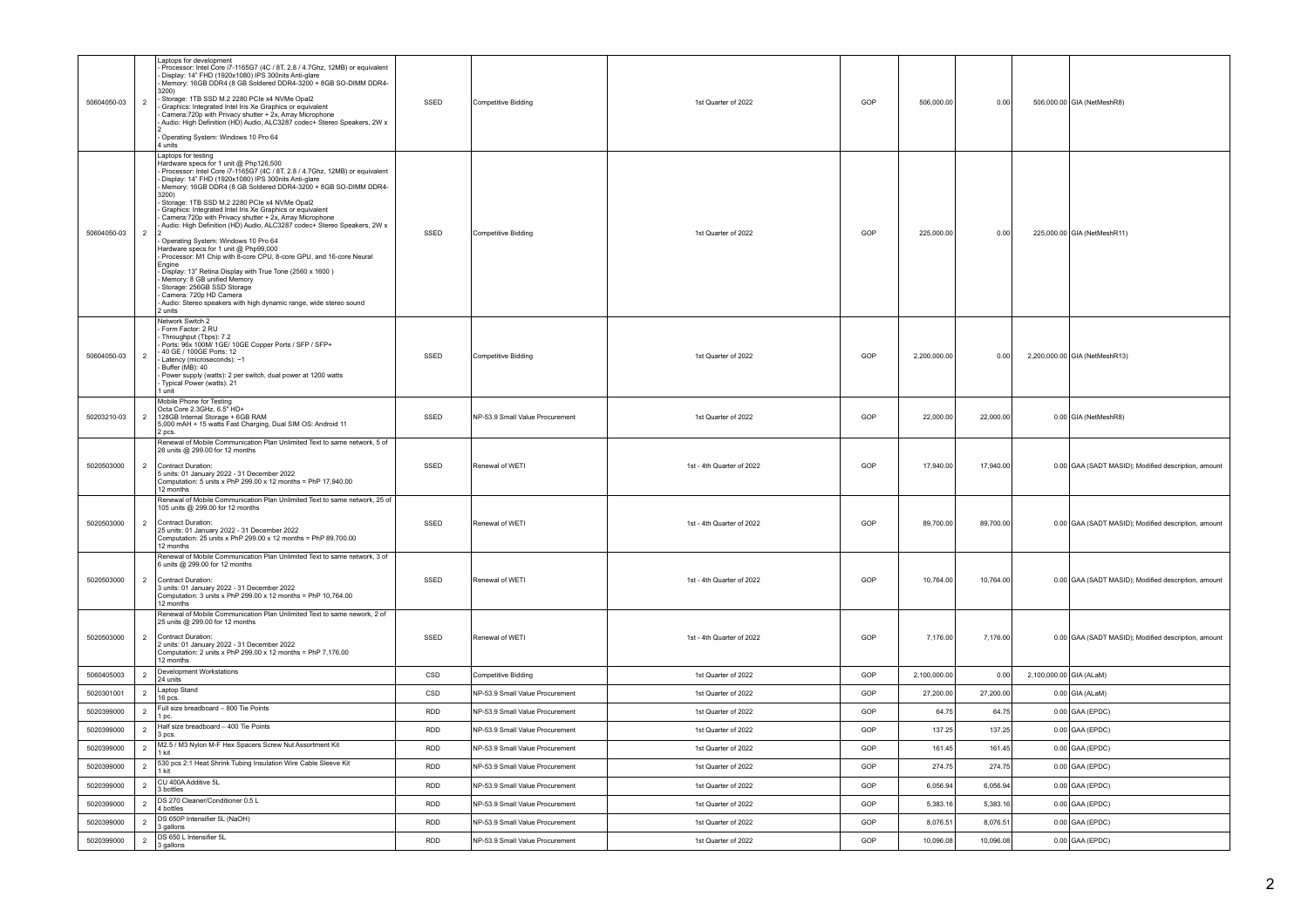| 5020399000 | DS 400 Catalyst Part A 20L<br>$\overline{2}$<br>2 gallons                                           | <b>RDD</b> | NP-53.9 Small Value Procurement | 1st Quarter of 2022 | GOP | 11,033.00 | 11,033.00 | $0.00$ GAA (EPDC) |
|------------|-----------------------------------------------------------------------------------------------------|------------|---------------------------------|---------------------|-----|-----------|-----------|-------------------|
| 5020399000 | DS 650 C Intensifier 0.5L<br>$\overline{2}$<br>4 bottles                                            | <b>RDD</b> | NP-53.9 Small Value Procurement | 1st Quarter of 2022 | GOP | 8.075.92  | 8,075.92  | $0.00$ GAA (EPDC) |
| 5020399000 | Etching Agent NaPS 1kg<br>$\overline{2}$<br>5 pack                                                  | <b>RDD</b> | NP-53.9 Small Value Procurement | 1st Quarter of 2022 | GOP | 2.596.00  | 2.596.00  | $0.00$ GAA (EPDC) |
| 5020399000 | Negative Developer 1bag for 10L<br>2<br>1 bag                                                       | <b>RDD</b> | NP-53.9 Small Value Procurement | 1st Quarter of 2022 | GOP | 860.22    | 860.22    | $0.00$ GAA (EPDC) |
| 5020399000 | Cation Exchange Resin 5L<br>$\overline{2}$<br>2 unit                                                | <b>RDD</b> | NP-53.9 Small Value Procurement | 1st Quarter of 2022 | GOP | 12,720.40 | 12,720.40 | $0.00$ GAA (EPDC) |
| 5020399000 | Anion Exchange Resin 5L<br>$\overline{2}$<br>2 unit                                                 | <b>RDD</b> | NP-53.9 Small Value Procurement | 1st Quarter of 2022 | GOP | 12,720.40 | 12,720.40 | $0.00$ GAA (EPDC) |
| 5020399000 | Filmstar Developer Concentrate 10L<br>$\overline{2}$<br>1 gallon                                    | <b>RDD</b> | NP-53.9 Small Value Procurement | 1st Quarter of 2022 | GOP | 5,841.00  | 5,841.00  | $0.00$ GAA (EPDC) |
| 5020399000 | Filmstar Fixer 10I<br>$\overline{2}$<br>3 gallons                                                   | <b>RDD</b> | NP-53.9 Small Value Procurement | 1st Quarter of 2022 | GOP | 11,682.00 | 11,682.00 | $0.00$ GAA (EPDC) |
| 5020399000 | Ferric(III)-Chloride Solution 25L<br>$\overline{2}$<br>3 gallons                                    | <b>RDD</b> | NP-53.9 Small Value Procurement | 1st Quarter of 2022 | GOP | 9,345.60  | 9,345.60  | $0.00$ GAA (EPDC) |
| 5020399000 | 280pcs Assorted Crimp Spade Terminal Insulated Electrical Wire Connector<br>$\overline{2}$<br>1 set | <b>RDD</b> | NP-53.9 Small Value Procurement | 1st Quarter of 2022 | GOP | 342.00    | 342.00    | $0.00$ GAA (EPDC) |
| 5020399000 | Electric Red Male Banana Plug - Screw Termination, 15A<br>2<br>1 pack                               | <b>RDD</b> | NP-53.9 Small Value Procurement | 1st Quarter of 2022 | GOP | 2,129.60  | 2,129.60  | $0.00$ GAA (EPDC) |
| 5020399000 | Electric Black Male Banana Plug - Screw Termination, 15A<br>2<br>1 pack                             | <b>RDD</b> | NP-53.9 Small Value Procurement | 1st Quarter of 2022 | GOP | 2,121.84  | 2,121.84  | $0.00$ GAA (EPDC) |
| 5020399000 | 3.6V 1.5AH Li-ion Cordless Screwdriver Kit<br>$\overline{2}$<br>1 set                               | <b>RDD</b> | NP-53.9 Small Value Procurement | 1st Quarter of 2022 | GOP | 3,058.80  | 3,058.80  | $0.00$ GAA (EPDC) |
| 5020399000 | 25pcs 3 Inch Buffing Waxing Polishing Sponge Pads Kit Set For Car Polisher<br>2<br>Drill<br>1 set   | <b>RDD</b> | NP-53.9 Small Value Procurement | 1st Quarter of 2022 | GOP | 507.92    | 507.92    | $0.00$ GAA (EPDC) |
| 5020399000 | 10 Sets 4mm Male Sheath Stackable Banana Plug Wire Solder Connector<br>2<br>1 set                   | <b>RDD</b> | NP-53.9 Small Value Procurement | 1st Quarter of 2022 | GOP | 235.20    | 235.20    | $0.00$ GAA (EPDC) |
| 5020399000 | 94 Piece Mechanical Tool Kit with Case<br>$\overline{2}$<br>1 set                                   | <b>RDD</b> | NP-53.9 Small Value Procurement | 1st Quarter of 2022 | GOP | 9,142.09  | 9,142.09  | $0.00$ GAA (EPDC) |
| 5020399000 | Multi-purpose Respirator<br>$\overline{2}$<br>4 pcs.                                                | <b>RDD</b> | NP-53.9 Small Value Procurement | 1st Quarter of 2022 | GOP | 13.739.76 | 13,739.76 | $0.00$ GAA (EPDC) |
| 5020399000 | Soldering Iron Tip Sleeve (Yellow)<br>$\overline{2}$<br>5 pcs                                       | <b>RDD</b> | NP-53.9 Small Value Procurement | 1st Quarter of 2022 | GOP | 1,675.10  | 1,675.10  | $0.00$ GAA (EPDC) |
| 5020399000 | Omnivise PCB Holder<br>2<br>4 pcs                                                                   | <b>RDD</b> | NP-53.9 Small Value Procurement | 1st Quarter of 2022 | GOP | 14.997.40 | 14.997.40 | $0.00$ GAA (EPDC) |
| 5020399000 | Roller Kit, 4"<br>$\overline{2}$<br>10 set                                                          | <b>RDD</b> | NP-53.9 Small Value Procurement | 1st Quarter of 2022 | GOP | 1,980.00  | 1,980.00  | $0.00$ GAA (EPDC) |
| 5020399000 | Foam Roller Refill, 4", 2ps per set<br>$\overline{2}$<br>10 set                                     | <b>RDD</b> | NP-53.9 Small Value Procurement | 1st Quarter of 2022 | GOP | 1,797.10  | 1,797.10  | $0.00$ GAA (EPDC) |
| 5020399000 | 6 Gang Extension Cord with Switch<br>$\overline{2}$<br>5 pcs                                        | <b>RDD</b> | NP-53.9 Small Value Procurement | 1st Quarter of 2022 | GOP | 3,660.00  | 3.660.00  | $0.00$ GAA (EPDC) |
| 5020399000 | Replacement Sponge Solder Fume Extractor Accessory, 5pcs per set<br>$\overline{2}$<br>14 set        | <b>RDD</b> | NP-53.9 Small Value Procurement | 1st Quarter of 2022 | GOP | 47,089.70 | 47,089.70 | $0.00$ GAA (EPDC) |
| 5020399000 | Solder Flux Gel, 10cm <sup>3</sup> Syringe<br>$\overline{2}$<br>10 pcs                              | <b>RDD</b> | NP-53.9 Small Value Procurement | 1st Quarter of 2022 | GOP | 16,596.40 | 16,596.40 | $0.00$ GAA (EPDC) |
| 5020399000 | Tissue, Interfolded Paper Towel<br>$\overline{2}$<br>20 packs                                       | <b>RDD</b> | NP-53.9 Small Value Procurement | 1st Quarter of 2022 | GOP | 766.48    | 766.48    | $0.00$ GAA (EPDC) |
| 5020399000 | Tape Dispenser, Table Top<br>2<br>2 pcs                                                             | <b>RDD</b> | Shopping                        | 1st Quarter of 2022 | GOP | 154.08    | 154.08    | $0.00$ GAA (EPDC) |
| 5020399000 | Toilet Paper Holder, Stainless Steel<br>$\overline{2}$<br>6 pcs                                     | <b>RDD</b> | NP-53.9 Small Value Procurement | 1st Quarter of 2022 | GOP | 3,164.78  | 3,164.78  | $0.00$ GAA (EPDC) |
| 5020399000 | Isopropyl Alcohol, 70%, Gallon<br>$\overline{2}$<br>6 pcs                                           | <b>RDD</b> | Shopping                        | 1st Quarter of 2022 | GOP | 3,024.00  | 3,024.00  | $0.00$ GAA (EPDC) |
| 5020399000 | Dishwashing Liquid Refill, 580mL, Antibacterial<br>$\overline{2}$<br>5 pcs                          | <b>RDD</b> | Shopping                        | 1st Quarter of 2022 | GOP | 868.50    | 868.50    | $0.00$ GAA (EPDC) |
| 5020399000 | Hand Soap, Gallon<br>$\overline{2}$<br>5 pcs                                                        | <b>RDD</b> | Shopping                        | 1st Quarter of 2022 | GOP | 2,100.00  | 2,100.00  | $0.00$ GAA (EPDC) |
| 5020399000 | AA Rechargeable Battery, 1.2V<br>$\overline{2}$<br>10 packs                                         | <b>RDD</b> | Shopping                        | 1st Quarter of 2022 | GOP | 8,190.00  | 8,190.00  | $0.00$ GAA (EPDC) |
| 5020399000 | Beige Masking Tape, 38mm x 50m<br>$\overline{2}$<br>10 pcs                                          | <b>RDD</b> | Shopping                        | 1st Quarter of 2022 | GOP | 2,739.24  | 2,739.24  | $0.00$ GAA (EPDC) |
| 5020399000 | 3-Hole Puncher<br>$\overline{2}$<br>1 pc                                                            | <b>RDD</b> | Shopping                        | 1st Quarter of 2022 | GOP | 477.60    | 477.60    | $0.00$ GAA (EPDC) |
| 5020399000 | Wooden Popsicle Stick, Big<br>2<br>12 packs                                                         | <b>RDD</b> | NP-53.9 Small Value Procurement | 1st Quarter of 2022 | GOP | 705.60    | 705.60    | $0.00$ GAA (EPDC) |
| 5020399000 | Pointed Paint Brush (for PCB)<br>$\overline{2}$<br>5 sets                                           | <b>RDD</b> | NP-53.9 Small Value Procurement | 1st Quarter of 2022 | GOP | 1,260.00  | 1,260.00  | $0.00$ GAA (EPDC) |
| 5020399000 | Smock Gown Small<br>$\overline{2}$<br>5 pcs                                                         | <b>RDD</b> | NP-53.9 Small Value Procurement | 1st Quarter of 2022 | GOP | 3,750.00  | 3,750.00  | $0.00$ GAA (EPDC) |
| 5020399000 | Smock Gown Medium<br>$\overline{2}$<br>5 pcs                                                        | <b>RDD</b> | NP-53.9 Small Value Procurement | 1st Quarter of 2022 | GOP | 3,750.00  | 3,750.00  | $0.00$ GAA (EPDC) |
| 5020399000 | Smock Gown Large<br>$\overline{2}$<br>5 pcs                                                         | <b>RDD</b> | NP-53.9 Small Value Procurement | 1st Quarter of 2022 | GOP | 3,750.00  | 3,750.00  | $0.00$ GAA (EPDC) |
| 5020399000 | Smock Gown XL<br>$\overline{2}$<br>5 pcs                                                            | <b>RDD</b> | NP-53.9 Small Value Procurement | 1st Quarter of 2022 | GOP | 4,200.00  | 4,200.00  | $0.00$ GAA (EPDC) |
| 5020399000 | KN95 mask x100s<br>$\overline{2}$<br>10 boxes                                                       | <b>RDD</b> | Shopping                        | 1st Quarter of 2022 | GOP | 3,812.20  | 3,812.20  | $0.00$ GAA (EPDC) |
| 5020399000 | Nitrile Gloves (Medium), 50 pairs<br>$\overline{2}$<br>15 boxes                                     | <b>RDD</b> | Shopping                        | 1st Quarter of 2022 | GOP | 8.100.00  | 8,100.00  | $0.00$ GAA (EPDC) |
| 5020399000 | 2TB Harddisk Drive, Blue<br>2<br>3 pcs                                                              | <b>RDD</b> | Shopping                        | 1st Quarter of 2022 | GOP | 11.142.00 | 11,142.00 | $0.00$ GAA (EPDC) |
| 5020399000 | Rubber Tubing (For Flamehood)<br>$\overline{2}$<br>5 rolls                                          | <b>RDD</b> | NP-53.9 Small Value Procurement | 1st Quarter of 2022 | GOP | 1,320.00  | 1,320.00  | $0.00$ GAA (EPDC) |
|            |                                                                                                     |            |                                 |                     |     |           |           |                   |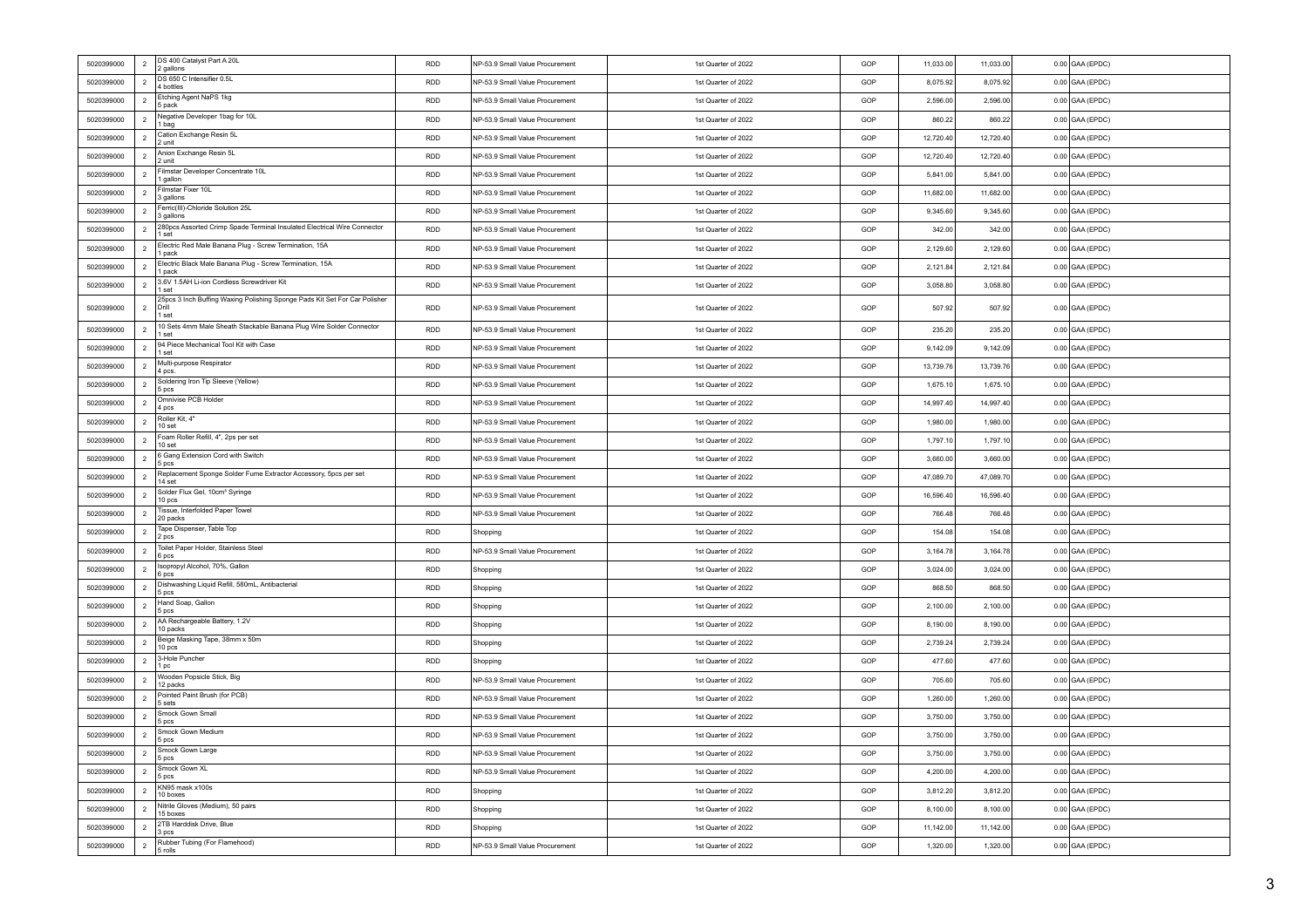| 5020399000 | $\overline{2}$ | Fluorescent Lamp, 28W/865 - Cool Daylight<br>50 pcs                                                                                                      | <b>RDD</b> | NP-53.9 Small Value Procurement | 1st Quarter of 2022       | GOP | 9,675.00     | 9,675.00     | $0.00$ GAA (EPDC) |
|------------|----------------|----------------------------------------------------------------------------------------------------------------------------------------------------------|------------|---------------------------------|---------------------------|-----|--------------|--------------|-------------------|
| 5020399000 | $\overline{2}$ | LED Light Bulb, 10W - Cool Daylight<br>50 pcs                                                                                                            | <b>RDD</b> | Shopping                        | 1st Quarter of 2022       | GOP | 14,231.50    | 14,231.50    | $0.00$ GAA (EPDC) |
| 5020399000 | $\overline{2}$ | LED Light Bulb, 15W - Cool Daylight<br>3 pcs                                                                                                             | <b>RDD</b> | Shopping                        | 1st Quarter of 2022       | GOP | 882.00       | 882.00       | $0.00$ GAA (EPDC) |
| 5020399000 | $\overline{2}$ | Beige Masking tape, 30mm x 50m<br>5 pcs                                                                                                                  | <b>RDD</b> | Shopping                        | 1st Quarter of 2022       | GOP | 742.85       | 742.85       | $0.00$ GAA (EPDC) |
| 5020399000 | $\overline{2}$ | Electrical tape, 18mm x 16m<br>10 pcs                                                                                                                    | <b>RDD</b> | Shopping                        | 1st Quarter of 2022       | GOP | 1,880.00     | 1,880.00     | $0.00$ GAA (EPDC) |
| 5020399000 | $\overline{2}$ | Disposable Latex gloves- Large 100pcs<br>2 boxes                                                                                                         | <b>RDD</b> | Shopping                        | 1st Quarter of 2022       | GOP | 798.00       | 798.00       | $0.00$ GAA (EPDC) |
| 5020399000 | $\overline{2}$ | Disposable Latex gloves- Medium 100pcs<br>2 boxes                                                                                                        | <b>RDD</b> | Shopping                        | 1st Quarter of 2022       | GOP | 798.00       | 798.00       | $0.00$ GAA (EPDC) |
| 5020399000 | $\overline{2}$ | Alcohol 70% scented 500ml<br>35 pcs                                                                                                                      | <b>RDD</b> | Shopping                        | 1st Quarter of 2022       | GOP | 3,027.50     | 3,027.50     | $0.00$ GAA (EPDC) |
| 5020399000 | $\overline{2}$ | Tissue Roll 12rolls<br>4 packs                                                                                                                           | <b>RDD</b> | Shopping                        | 1st Quarter of 2022       | GOP | 448.00       | 448.00       | $0.00$ GAA (EPDC) |
| 5020399000 | $\overline{2}$ | 3' x 5' Magnetic Whiteboard, Wall Type with Aluminum Frame<br>1 pc                                                                                       | RDD        | NP-53.9 Small Value Procurement | 1st Quarter of 2022       | GOP | 4,056.00     | 4,056.00     | $0.00$ GAA (EPDC) |
| 5020401000 | $\overline{2}$ | Water-EPDC Building (12 Months)<br>January to December 2022 (P5,000/month)<br>1 lot                                                                      | RDD        | Renewal of WETI                 | 1st - 4th Quarter of 2022 | GOP | 60,000.00    | 60,000.00    | $0.00$ GAA (EPDC) |
| 5020402000 | $\overline{2}$ | Electricity - EPDC Building (12 months)<br>January-December 2022 (P200,000/month)<br>1 lot                                                               | <b>RDD</b> | Renewal of WETI                 | 1st - 4th Quarter of 2022 | GOP | 2,400,000.00 | 2,400,000.00 | $0.00$ GAA (EPDC) |
| 5020702002 | 2              | Solder Mask x 75m<br>2 rolls                                                                                                                             | <b>RDD</b> | NP-53.9 Small Value Procurement | 1st Quarter of 2022       | GOP | 70.599.40    | 70.599.40    | $0.00$ GAA (EPDC) |
| 5020399000 | $\overline{2}$ | Tenting Resist x 150m<br>2 rolls                                                                                                                         | RDD        | NP-53.9 Small Value Procurement | 1st Quarter of 2022       | GOP | 24,632.50    | 24,632.50    | $0.00$ GAA (EPDC) |
| 5020399000 | $\overline{2}$ | Film Star sheets<br>2 boxes                                                                                                                              | <b>RDD</b> | NP-53.9 Small Value Procurement | 1st Quarter of 2022       | GOP | 16,990.82    | 16,990.82    | $0.00$ GAA (EPDC) |
| 5020702002 | 2              | CU 400D Copper Concentrate 30 L (Copper Sulphate)<br>2 gallons                                                                                           | <b>RDD</b> | NP-53.9 Small Value Procurement | 1st Quarter of 2022       | GOP | 36,342.82    | 36,342.82    | $0.00$ GAA (EPDC) |
| 5020702002 | $\overline{2}$ | DS 500 Catalyst Part B 0.5 L<br>2 bottles                                                                                                                | RDD        | NP-53.9 Small Value Procurement | 1st Quarter of 2022       | GOP | 67,496.00    | 67,496.00    | $0.00$ GAA (EPDC) |
| 5020702002 | $\overline{2}$ | Sinter backing plate for S103 x 4s<br>3 packs                                                                                                            | <b>RDD</b> | NP-53.9 Small Value Procurement | 1st Quarter of 2022       | GOP | 87,000.00    | 87,000.00    | $0.00$ GAA (EPDC) |
| 5020702002 | $\overline{2}$ | Deionized Water x 200L<br>6 barrel                                                                                                                       | <b>RDD</b> | NP-53.9 Small Value Procurement | 1st Quarter of 2022       | GOP | 240,000.00   | 240,000.00   | $0.00$ GAA (EPDC) |
| 5020702002 | $\overline{2}$ | Chemicals for Wet Process - Nickel, Immersion Gold Bath, Sulfuric Acid 95-<br>98%, Activator Concentrate PDI11, Sulphuric Acid, Nickel Sulphate<br>1 set | <b>RDD</b> | NP-53.9 Small Value Procurement | 1st Quarter of 2022       | GOP | 681,450.00   | 681,450.00   | $0.00$ GAA (EPDC) |
| 5020702002 | $\overline{2}$ | 88 Piece Electricians Tool Kit with Case<br>1 set                                                                                                        | <b>RDD</b> | NP-53.9 Small Value Procurement | 1st Quarter of 2022       | GOP | 17,543.66    | 17,543.66    | $0.00$ GAA (EPDC) |
| 5020702002 | $\overline{2}$ | Toner Cartridge Set, 215A Black, Cyan, Magenta & Yellow, compatible with<br><b>HPLaserJet</b> printer<br>1 set                                           | <b>RDD</b> | Shopping                        | 1st Quarter of 2022       | GOP | 23,364.00    | 23,364.00    | $0.00$ GAA (EPDC) |
| 5020399000 | 2              | 500 RF Attenuator Straight N Connector N Plug to N Socket 10dB, Operating<br>Frequency<br>3 pcs                                                          | <b>RDD</b> | NP-53.9 Small Value Procurement | 1st Quarter of 2022       | GOP | 20,204.22    | 20,204.22    | $0.00$ GAA (EPDC) |
| 5020399000 | $\overline{2}$ | 500 RF Attenuator N Connector N Plug to N Socket 20dB, Operating<br>Frequency 10GHz<br>3 ncs                                                             | <b>RDD</b> | NP-53.9 Small Value Procurement | 1st Quarter of 2022       | GOP | 31,744.86    | 31,744.86    | $0.00$ GAA (EPDC) |
| 5021103002 | $\overline{2}$ | Consultancy Services for PSL, Marketing, Operations Management<br>Accreditation etc.<br>$1$ Int                                                          | RDD        | NP-53.9 Small Value Procurement | 1st Quarter of 2022       | GOP | 245,000.00   | 245,000.00   | $0.00$ GAA (EPDC) |
| 5021103002 | $\overline{2}$ | EMC & PSL laboratory Accreditaion<br>1 lot                                                                                                               | <b>RDD</b> |                                 | 1st Quarter of 2022       | GOP | 300,000.00   | 300,000.00   | $0.00$ GAA (EPDC) |
| 5021103002 | $\overline{2}$ | Consultancy Services for Wet Process<br>1 lot                                                                                                            | <b>RDD</b> | NP-53.9 Small Value Procurement | 1st Quarter of 2022       | GOP | 360,000.00   | 360,000.00   | $0.00$ GAA (EPDC) |
| 5020399000 | 2              | EPSON 001 INK BLACK<br>10 pcs                                                                                                                            | <b>RDD</b> | Shopping                        | 1st Quarter of 2022       | GOP | 3.750.00     | 3,750.00     | $0.00$ GAA (EPDC) |
| 5020399000 | $\overline{2}$ | EPSON 001 INK YELLOW<br>10 pcs                                                                                                                           | <b>RDD</b> | Shopping                        | 1st Quarter of 2022       | GOP | 3,750.00     | 3,750.00     | $0.00$ GAA (EPDC) |
| 5020399000 | $\overline{2}$ | EPSON 001 INK MAGENTA<br>10 pcs                                                                                                                          | <b>RDD</b> | Shopping                        | 1st Quarter of 2022       | GOP | 3,750.00     | 3,750.00     | $0.00$ GAA (EPDC) |
| 5020399000 | $\overline{2}$ | EPSON 001 INK CYAN<br>10 pcs                                                                                                                             | <b>RDD</b> | Shopping                        | 1st Quarter of 2022       | GOP | 3,750.00     | 3,750.00     | $0.00$ GAA (EPDC) |
| 5029906000 | $\overline{2}$ | SEIPI Annual Membership<br>$1$ Int                                                                                                                       | <b>RDD</b> |                                 | 1st Quarter of 2022       | GOP | 30,000.00    | 30,000.00    | $0.00$ GAA (EPDC) |
| 5029907099 | $\overline{2}$ | Zoom Subscription (1 year)- January to December 2022 (4,000/month)<br>1 lot                                                                              | <b>RDD</b> | NP-53.9 Small Value Procurement | 1st Quarter of 2022       | GOP | 48,000.00    | 48,000.00    | $0.00$ GAA (EPDC) |